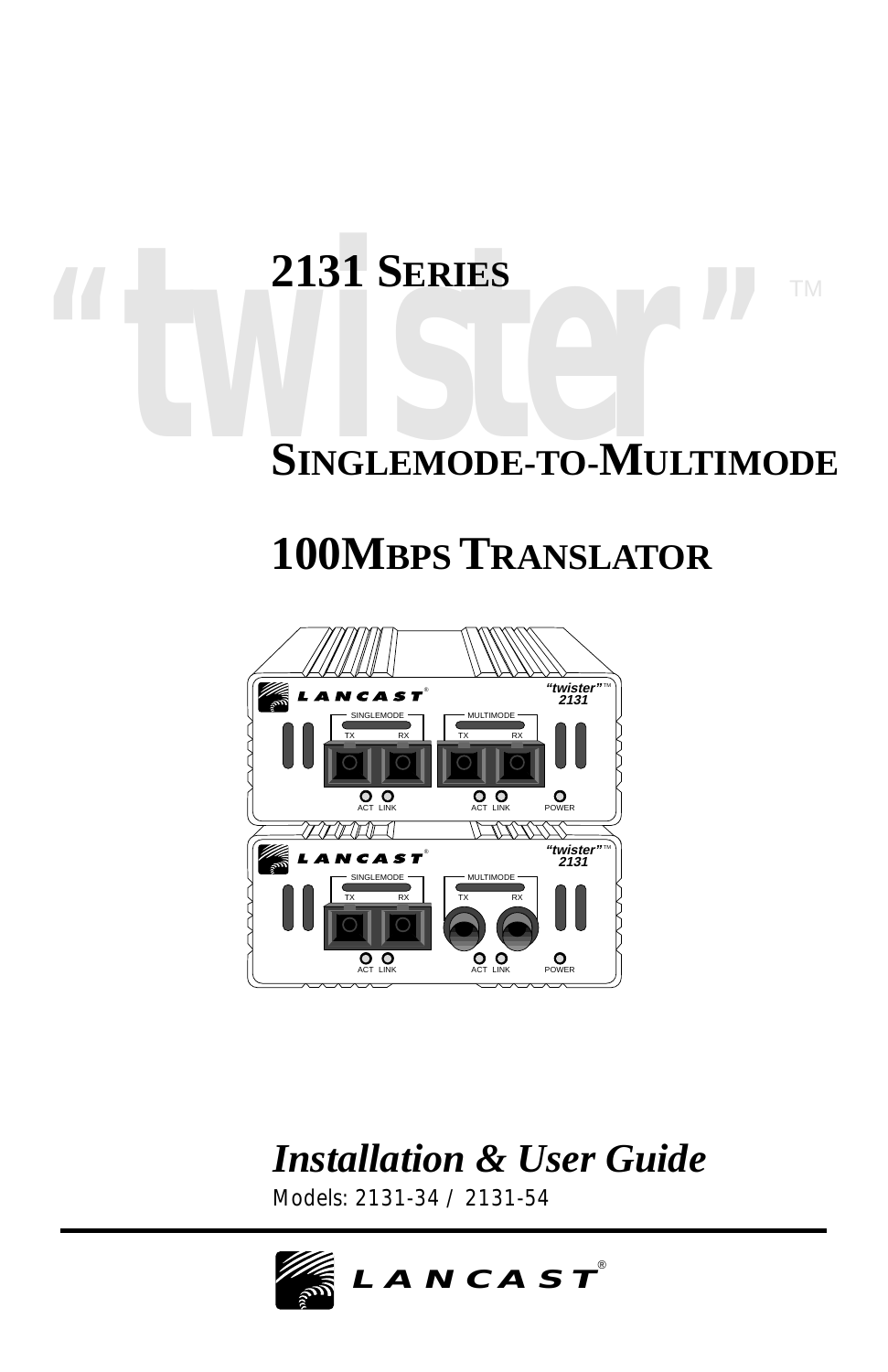#### **© 1998 LANCAST, Inc. All rights reserved. Printed in USA.**

This publication is protected by the copyright laws of the United States and other countries, with all rights reserved. No part of this publication may be reproduced, stored in a retrieval system, translated, transcribed, or transmitted, in any form, or by any means manual, electric, electronic, electromagnetic, mechanical, chemical, optical or otherwise, without prior explicit written permission of LANCAST, Inc.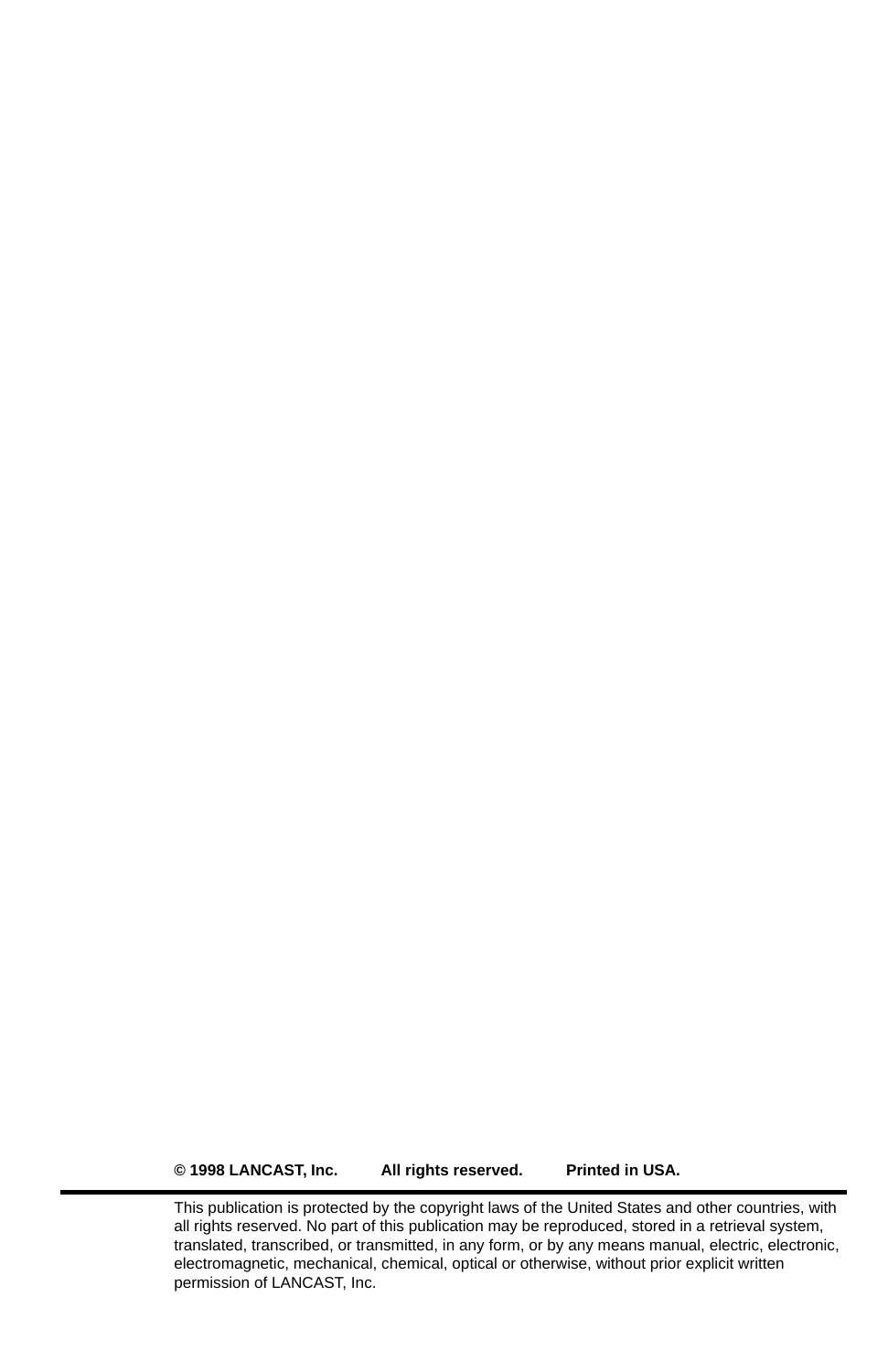## *Table of Contents "twister" Translator Installation & User Guide*

| STEP 1: Unpacking the "twister" and Accessories  6 |  |
|----------------------------------------------------|--|
|                                                    |  |
|                                                    |  |
|                                                    |  |
|                                                    |  |
|                                                    |  |
|                                                    |  |
|                                                    |  |
|                                                    |  |
|                                                    |  |
| Product Safety, EMC and Compliance Statements  16  |  |
|                                                    |  |
|                                                    |  |

LANCAST is a registered trademark, "twister", "super twister" and "redundant twister" are trademarks of LANCAST, Inc. All others are trademarks of their respective owners.

The information contained in this document is assumed to be correct and current. The manufacturer is not responsible for errors or omissions and reserves the right to change specifications at any time without notice.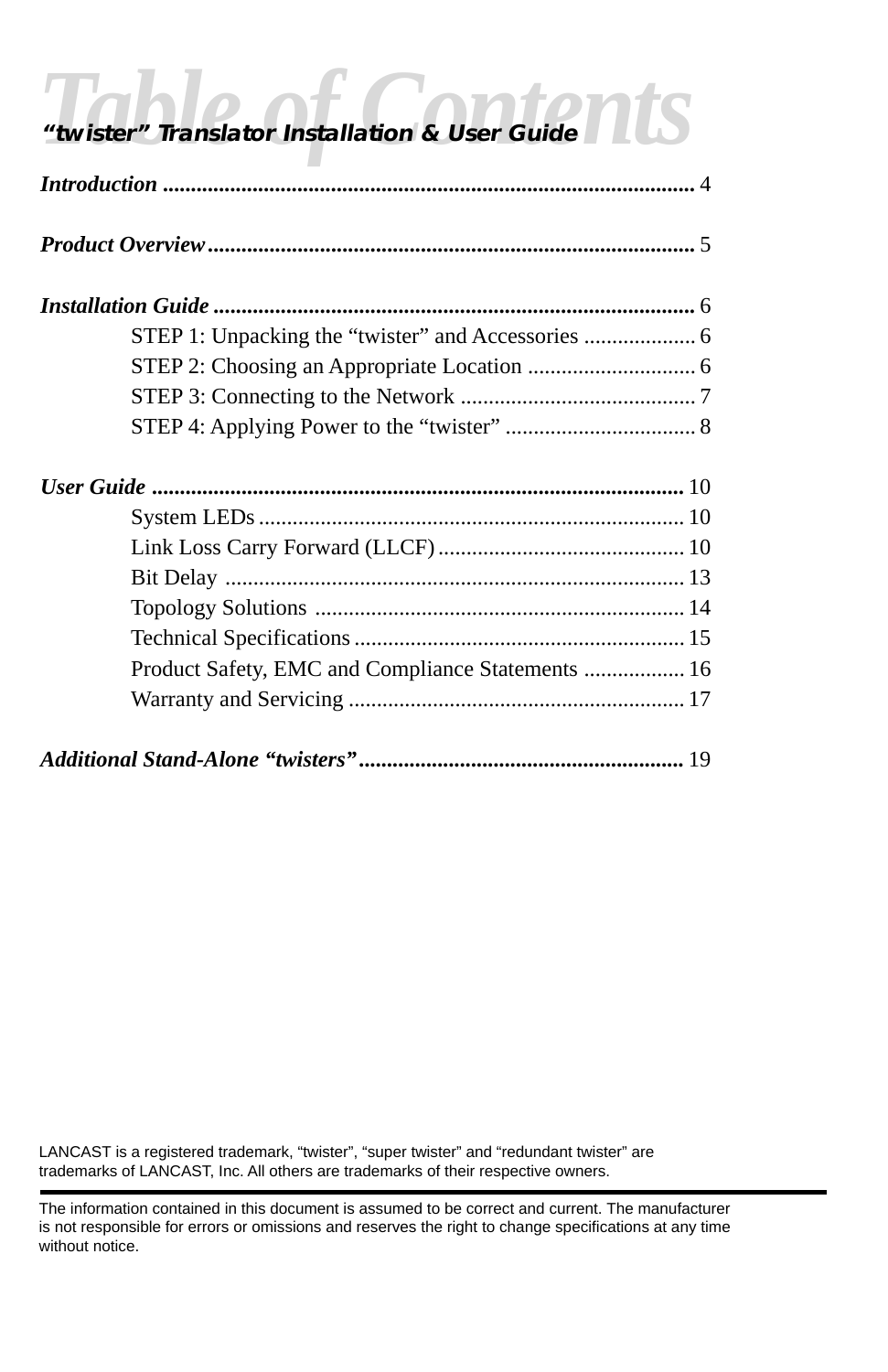### **Thank you for choosing "twister" Media Translators.**

LANCAST "twister" Media Translators represent the hottest technology available for extending Ethernet and Fast Ethernet networks. Since LANCAST first invented "twister" media translation, it has become the industry recommended standard for providing a cost-effective means of integrating a mixed media environment. And, as LANs grow and evolve, this technology provides an ideal solution for building effective migration strategies.

These IEEE 802.3u compliant media translators are compatible with Ethernet and Fast Ethernet devices from Cisco, Cabletron, 3Com, Bay Networks, Newbridge Networks and other leading network technology providers. This increases the flexibility of your network configurations by ensuring reliable data transmission in multi-vendor as well as mixed media environments.

The information in this guide will help you to install and start using your "twister" Media Translator.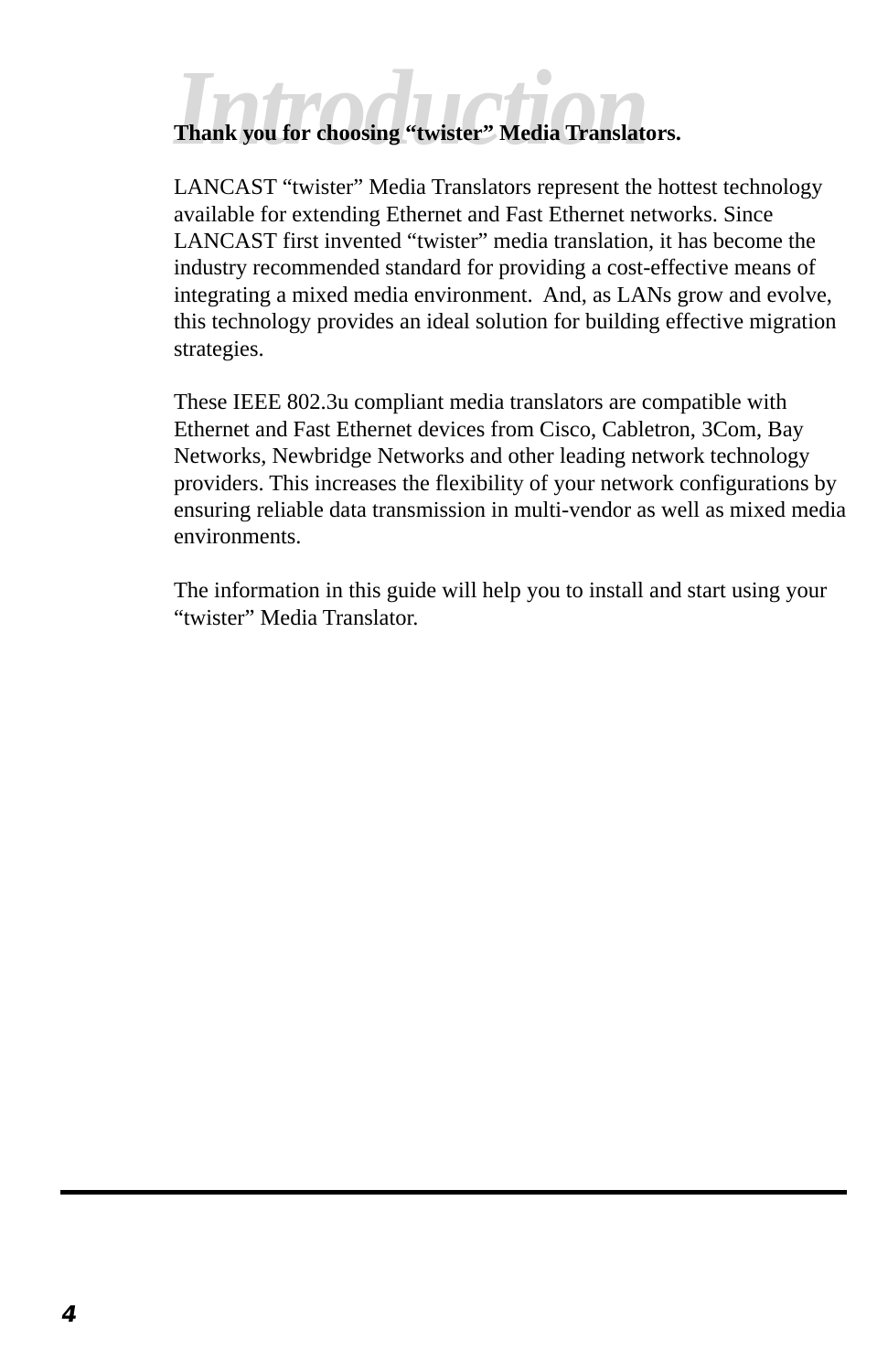# **The LANCAST "twister" 2131 Series SM-to-MM Translator provides**<br> **Product Overview**<br> **Product Overview**<br> **Product Overview**<br> **Product Overview**<br> **Product Overview**<br> **Product Overview**<br> **Product Overview**<br> **Product Overvie**

seamless integration between multimode fiber and the higher bandwidth provided by singlemode fiber optics. These units are an ideal connectivity solution for integrating into WANs or other commercial-grade infrastructures.

To optimize the performance of your Fast Ethernet network, this innovative translator series provides standard repeater functionality and automatically adjusts to full or half-duplex operation. Full signal restoration and data re-timing, with a latency of < 40 bits, ensures accurate data transmission to and from remote sites. This also allows optimal media length to be achieved on either side of the device. The "twister" Singlemode-to-Multimode Translator supports multimode segments up to 2km and singlemode segments up to 15km.

The "twister" Series also features Link Loss Carry Forward (LLCF) functionality to provide an easy means for troubleshooting a remote network connection. To ensure complete interoperability with devices that auto-negotiate, a simple slide switch on the back of the unit disables the LLCF function and allows the "twister" to constantly transmit a link signal. Please refer to the section in the **User Guide** titled *Link Loss Carry Forward (LLCF)* for more detailed information.

Whether you are updating or expanding your existing network, the LANCAST line of Media Translators support a wide range of configuration needs.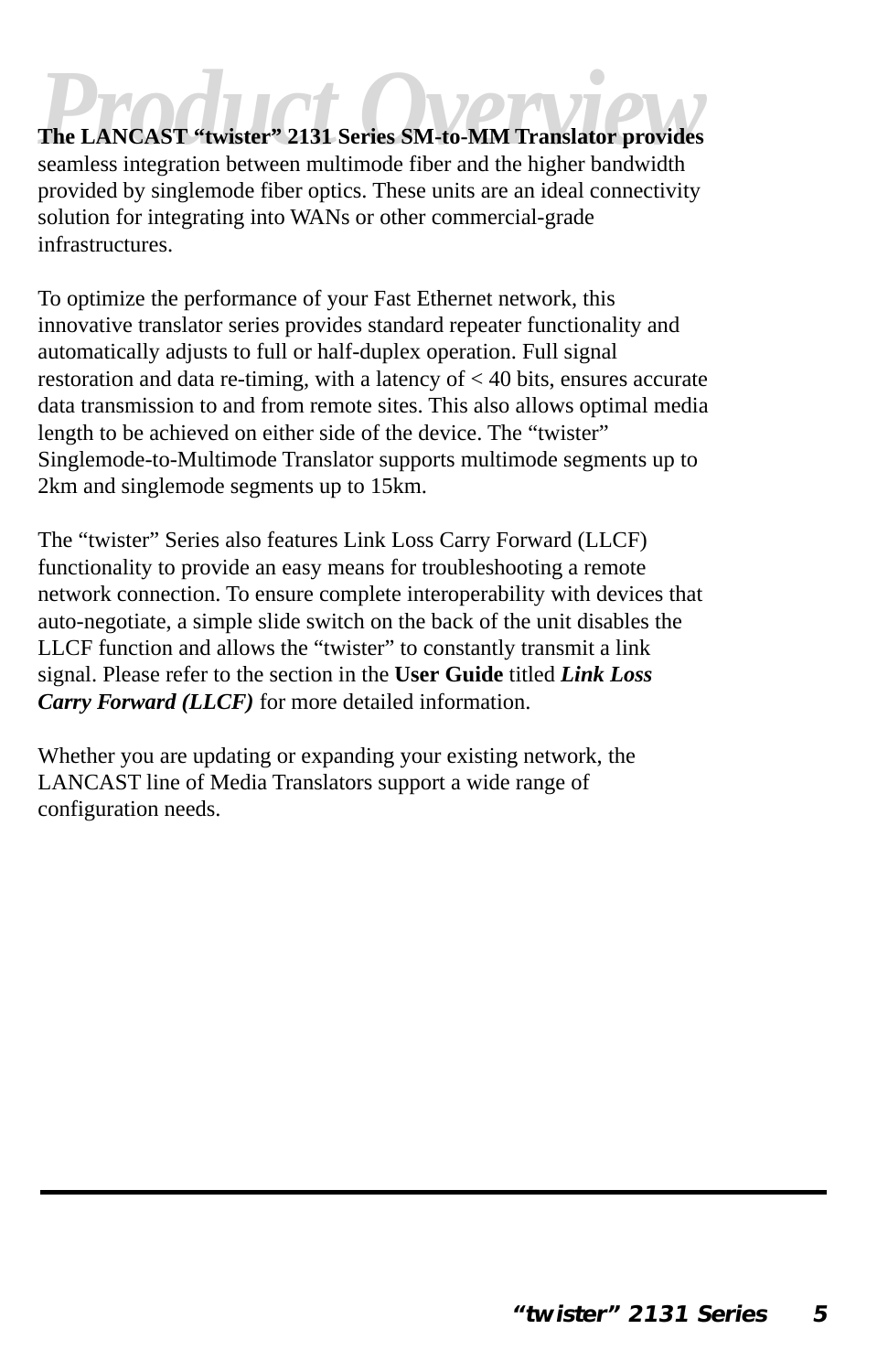Follow the four simple steps outlined in this section of the manual to **install and start using your LANCAST "twister" Media Translator.**

> *Unpack the "twister" and any accessories.* Check that the following components have been included with your order:

- 2131 Series "twister"
- Power Supply

Your order has been provided with the safest possible packaging, but shipping damage does occasionally occur. Inspect your order carefully for damage that may have occurred during shipment. If you discover any shipping damage, notify the carrier and follow its instructions for damage and claims. Be sure to save the original shipping carton if return or storage of the unit is necessary.

#### *Choose an appropriate location.*

The "twister" Singlemode-to-Multimode (SM-to-MM) Media Translator is intended for use in either office or industrial environments. The translator must be located within six (6) feet of the AC power source being used and placed as far away as possible from electrical noise generating equipment such as copiers, electrostatic printers and other motorized equipment. If exposed twisted-pair wiring is used nearby, the wiring should be routed as far away as possible from power cords and data cables to minimize interference.

The units may be oriented in any manner which permits the user to make physical connection to the power supply and leaves a minimum of six (6) inches of space for proper ventilation.

> TUV Compliance Note For pluggable equipment, the socket outlet must be installed near the equipment and be easily accessible.

Bei Geräten mit Steckanschluß muß die Steckdose nahe dem Gerät angebracht und leicht zugänglich sein.

**2**

**1**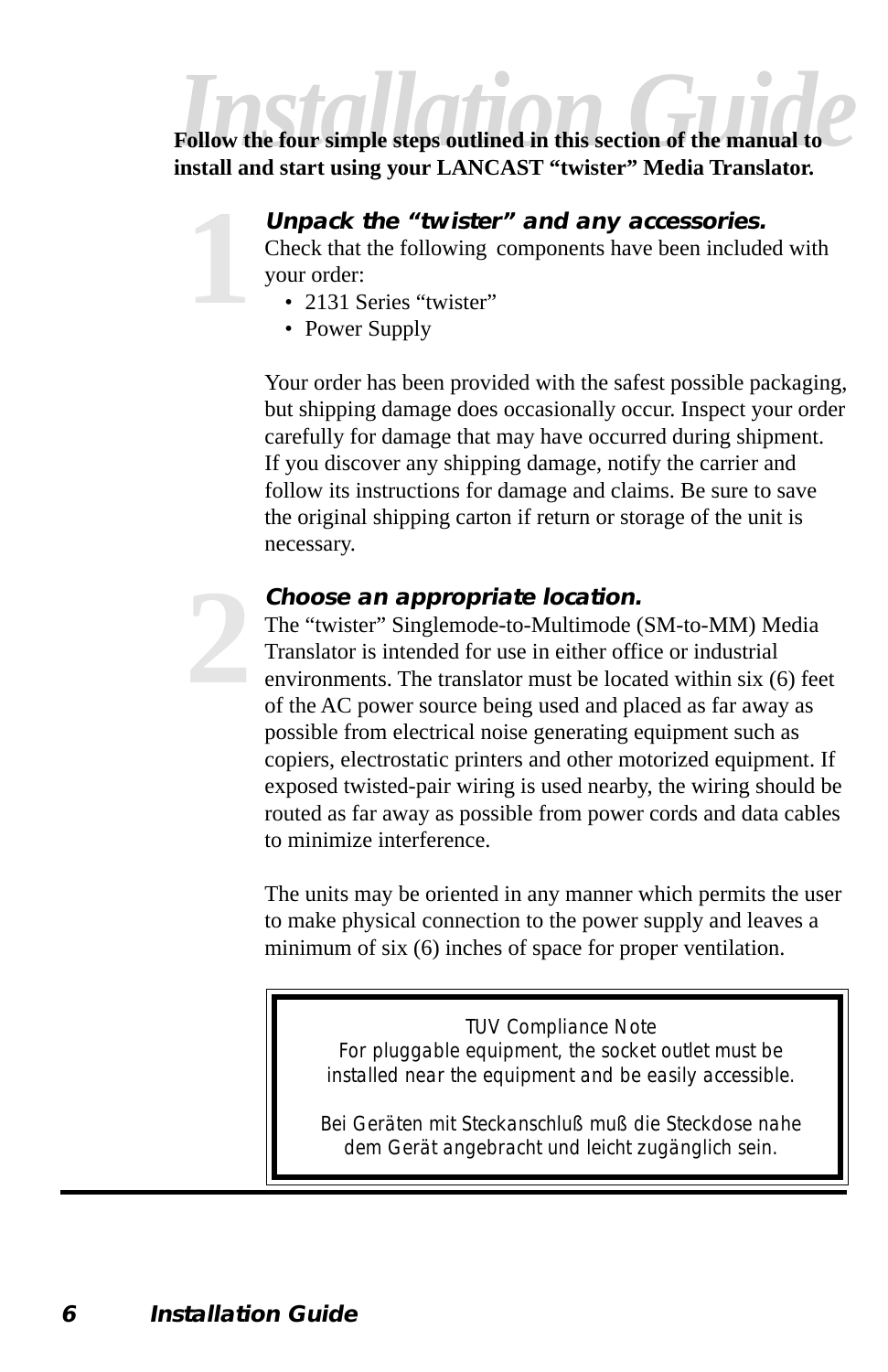#### *Connect to the network.*

**3**

The LANCAST "twister" Media Translator offers the ease of plug-and-play installation.

The "twister" SM-to-MM Translator provides one duplex multimode fiber optic SC/ST port and one duplex singlemode SC port for 100BASE-FX connections. When making these connections, be sure that the transmit (TX) port of the "twister" connects to the receive (RX) port of the connected device; and be sure that the transmit (TX) port of the connected device connects to the receive (RX) port of the "twister" unit.

Once power is applied to the unit, correct connectivity can be verified via the LINK LED.

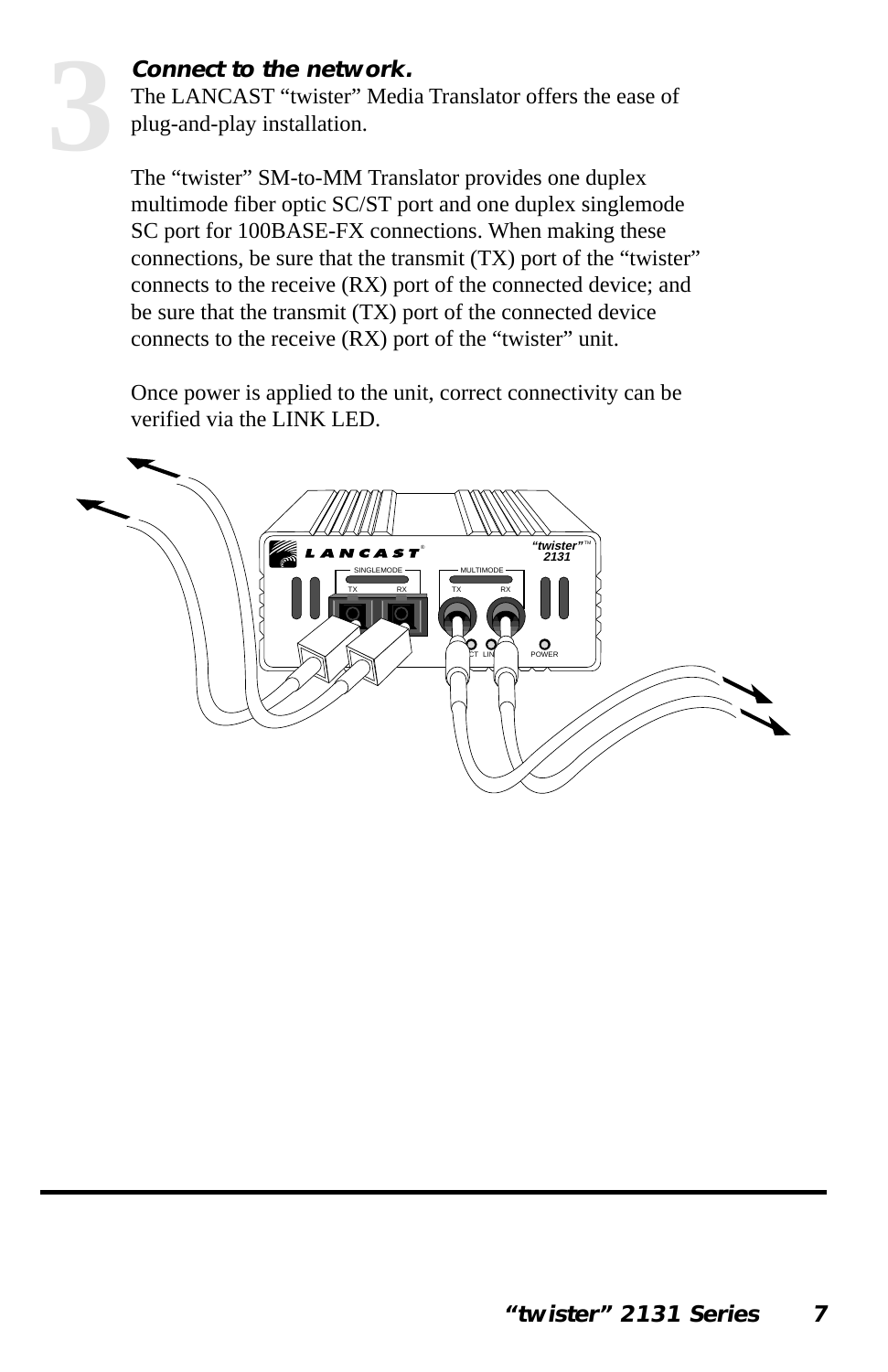*Apply power to the "twister".*

**4**

Power is provided to the "twister" from the desktop, universal input, switching power module. The universal power supply module provides a DC jack for connection of the desktop switching power supply module. The power module is equipped with a Switchcraft S760 hollow-type plug and standard IEC 320-type AC power receptacle.

**IMPORTANT:** When making power connections, connect the DC power cord to the DC input jack located on the back of the "twister" *before* making the IEC 320 connection to the outlet. **Failure to do this properly can damage the "twister" and void the user's warranty.**

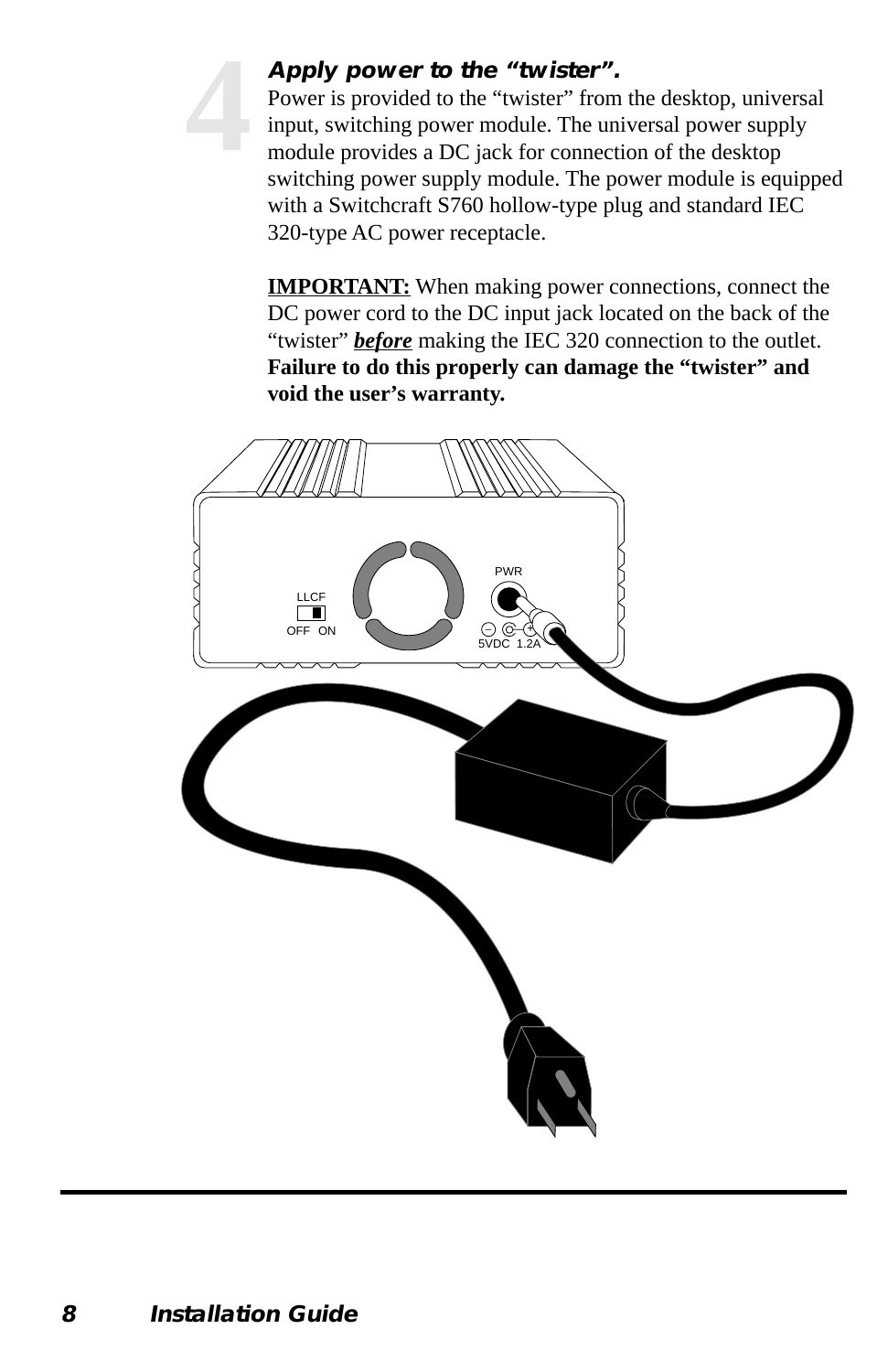If an additional extension cord is used to connect the power module to the power source, the following guidelines must be followed.

While one end of the AC power cord can be fitted with whatever plug is standard for the country of operation, the end that connects to the "twister" power supply module must have a female plug that fits this type of AC receptacle.

- AC 115V (North American): use a UL-listed and CSAcertified cord set consisting of a minimum 18 AWG, type SVT or SJT three-conductor cord, a maximum of 15 feet in length and a parallel blade, grounding-type attachment plug rated 15A, 125V.
- AC 230V (USA): use a UL-listed cord set consisting of a minimum No. 18 AWG, type SVT three-conductor cord, a maximum of 15 feet in length and a Tandem blade grounding-type attachment plug rated 15A, 250V.
- 230V (outside USA): use a cord set consisting of a minimum No. 18 AWG cord and grounding-type attachment plug rated 15A, 250V. The cord set should have the appropriate safety approvals for the country in which the "twister" 2131 is installed and marked HAR.

Upon receiving power, the "twister" will go into normal operation mode and automatically provide the appropriate signal translation between the connected network segments.

Be sure to verify correct segment connectivity via the LINK LEDs on the front of the unit.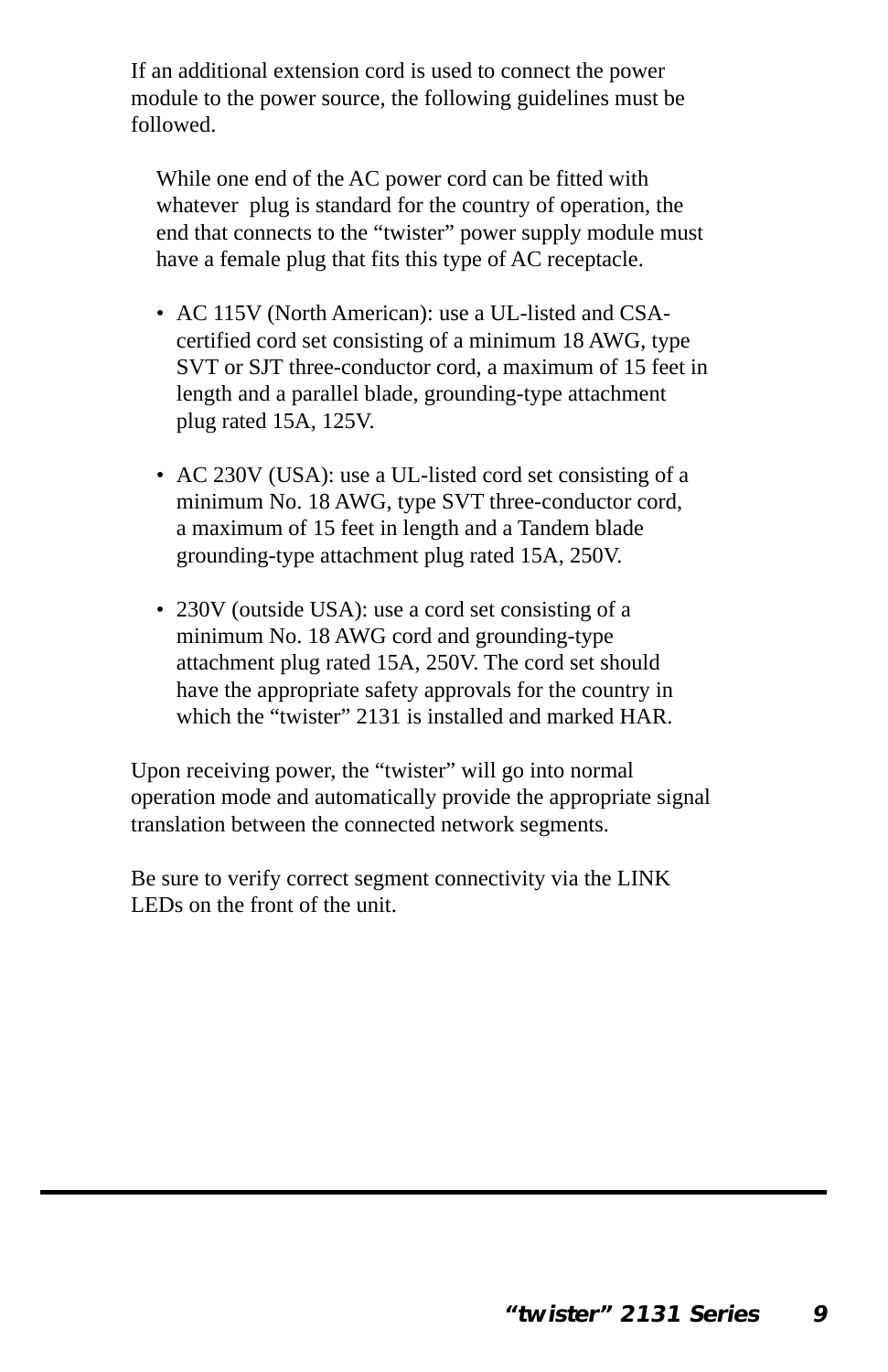**This section contains more detailed user information regarding certain** *operating features and maintainence instructions for your "twister" Media Translator.*

#### *System LEDs*

The LANCAST "twister" provides LEDs for the visible verification of translator status and proper unit functionality as well as to aid in troubleshooting and overall network diagnosis and management.

LEDs indicate the following:

- POWER: the unit is ON and functioning in normal operation mode.
- LINK (SM and MM ports): satisfactory link status on the respective port. *NOTE: The "twister" has been designed to display the link condition regardless of the state of LLCF. This feature can be very helpful in diagnosing any problems which may occur during installation or in the course of normal operation.*
- ACT (activity/SM and MM ports): valid data is being received on the respective port.

#### *Link Loss Carry Forward (LLCF)*

The LANCAST "twister" has been designed with Link Loss Carry Forward (LLCF) functionaity. This added functionality allows a network administrator to troubleshoot a remote network connection.

All "twister" units are shipped from the factory with the LLCF switch set in the ON position. The "twister" will implement LLCF according to the following specification:

- If the multimode (MM) F/O port does not receive a valid link signal on the MM cable segment, then the singlemode (SM) port will not transmit a link signal onto the SM cable segment.
- If the singlemode (SM) F/O port does not receive a valid link signal on the SM cable segment, then the multimode (MM) port will not transmit a link signal onto the MM cable segment.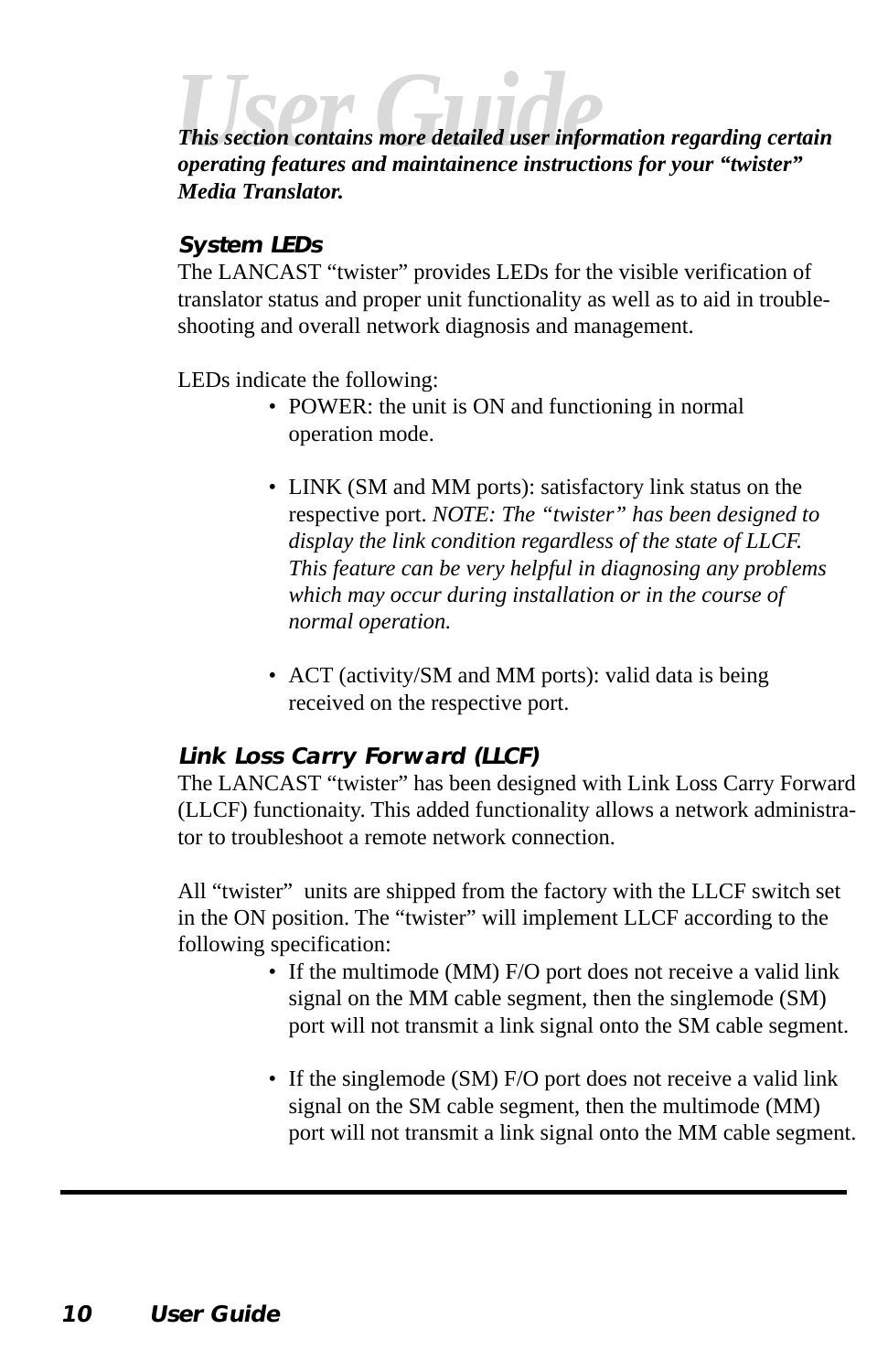*NOTE: If two "twister" units are connected together via a single cable segment (either SM or MM), the LINK LED will not illuminate. Only when a valid link pulse is connected to both the SM and MM ports will a complete connection be established.*

In the diagram below, we see a typical network configuration using a "twister" SM-to-MM Translator for remote connectivity:



If the fiber connection breaks, or the remote device fails, the "twister" will carry that link loss all the way to the switch/hub which will generate a trap to the management station. The administrator can then look at the "twister" module to determine the source of the loss.



*IMPORTANT: When connecting a "twister" to a 10/100Mbps device, you must force both sides of the configuration to 100Mbps full or half duplex. This will allow the "twister" to immediately see a normal link pulse and start passing data.*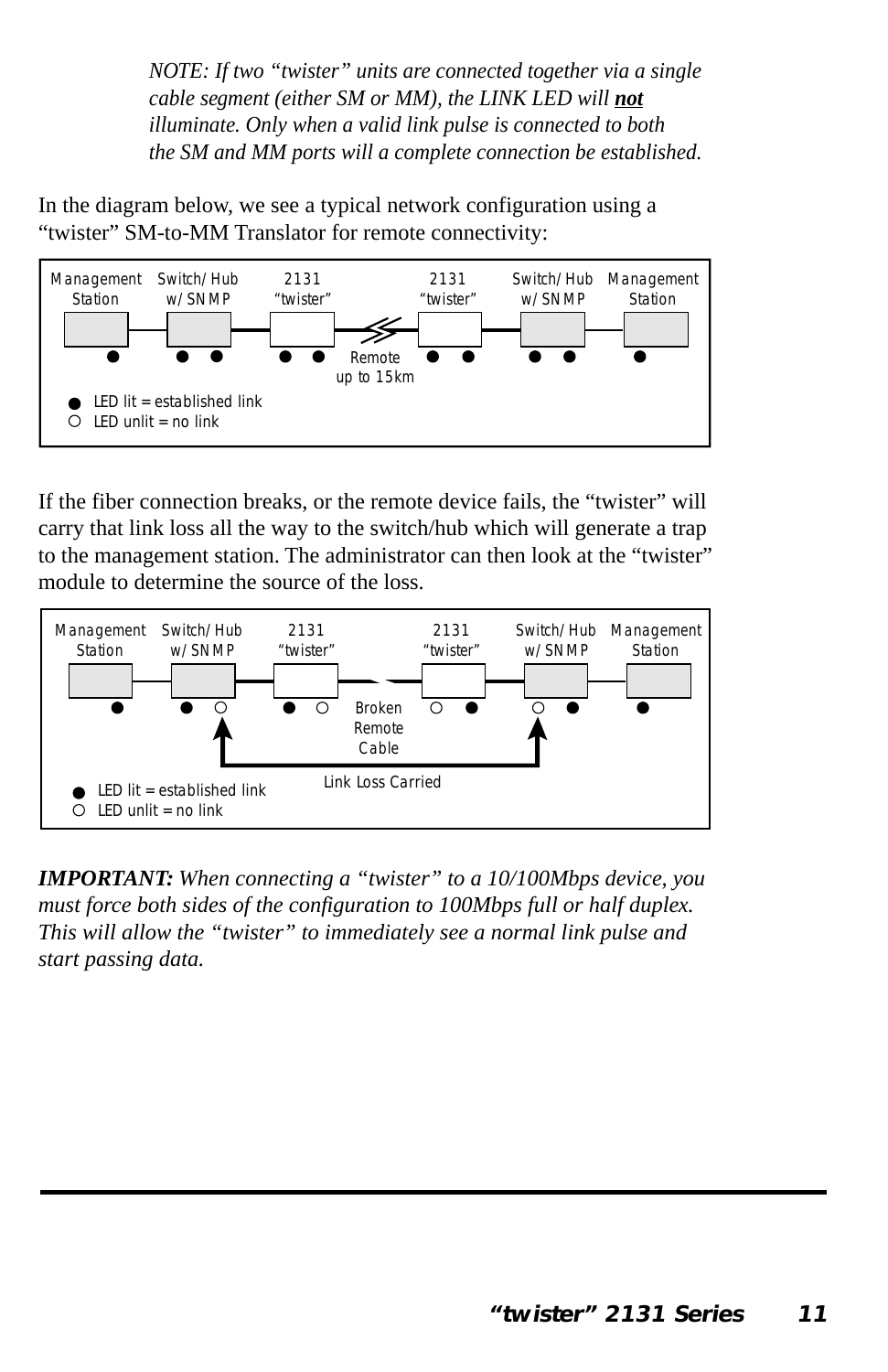A simple user-selectable switch is incorporated on the back of the unit to disable the LLCF function. This function can only be disabled for both segments simultaneously.

When the LLCF function is disabled, the "twister" will continually transmit a link signal on both fiber segments. This can be useful to ensure interoperability with certain types of devices that use auto-negotiatiation.

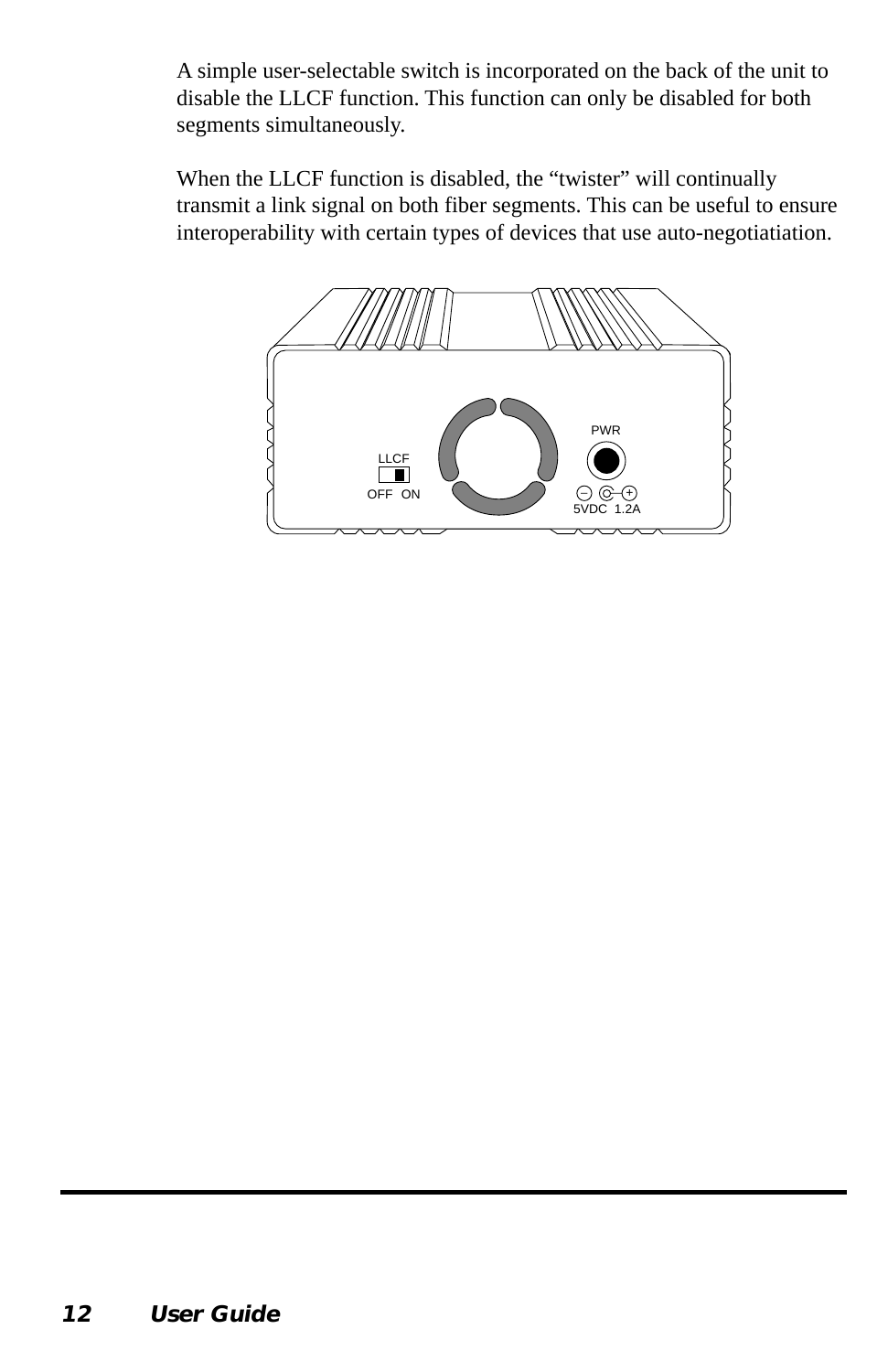#### *Bit Delay* The LANCAST "twister" Series provides the lowest bit delay in the industry.

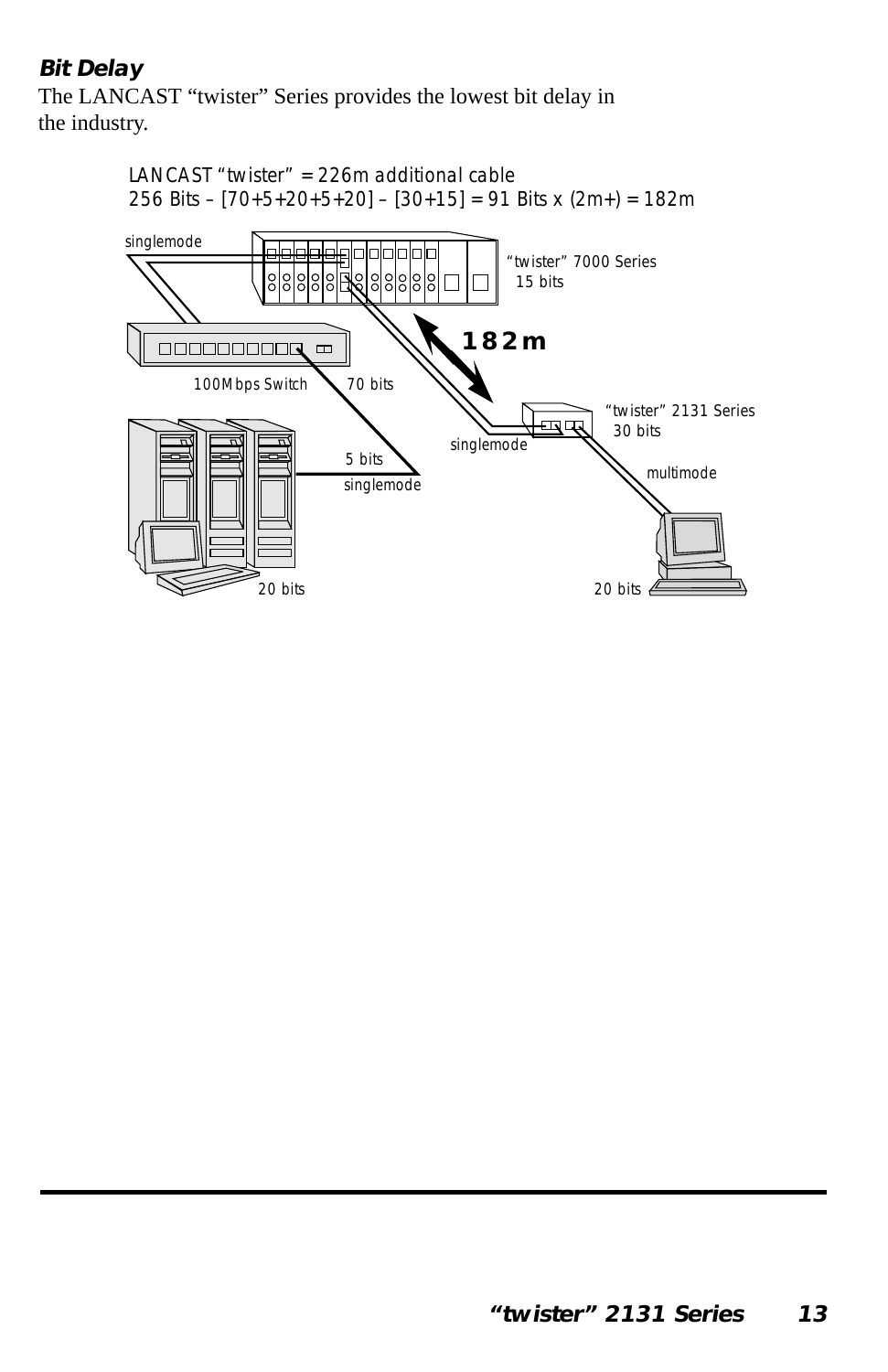#### *Topology Solutions* LANCAST "twister" 2131 SM-to-MM Translator

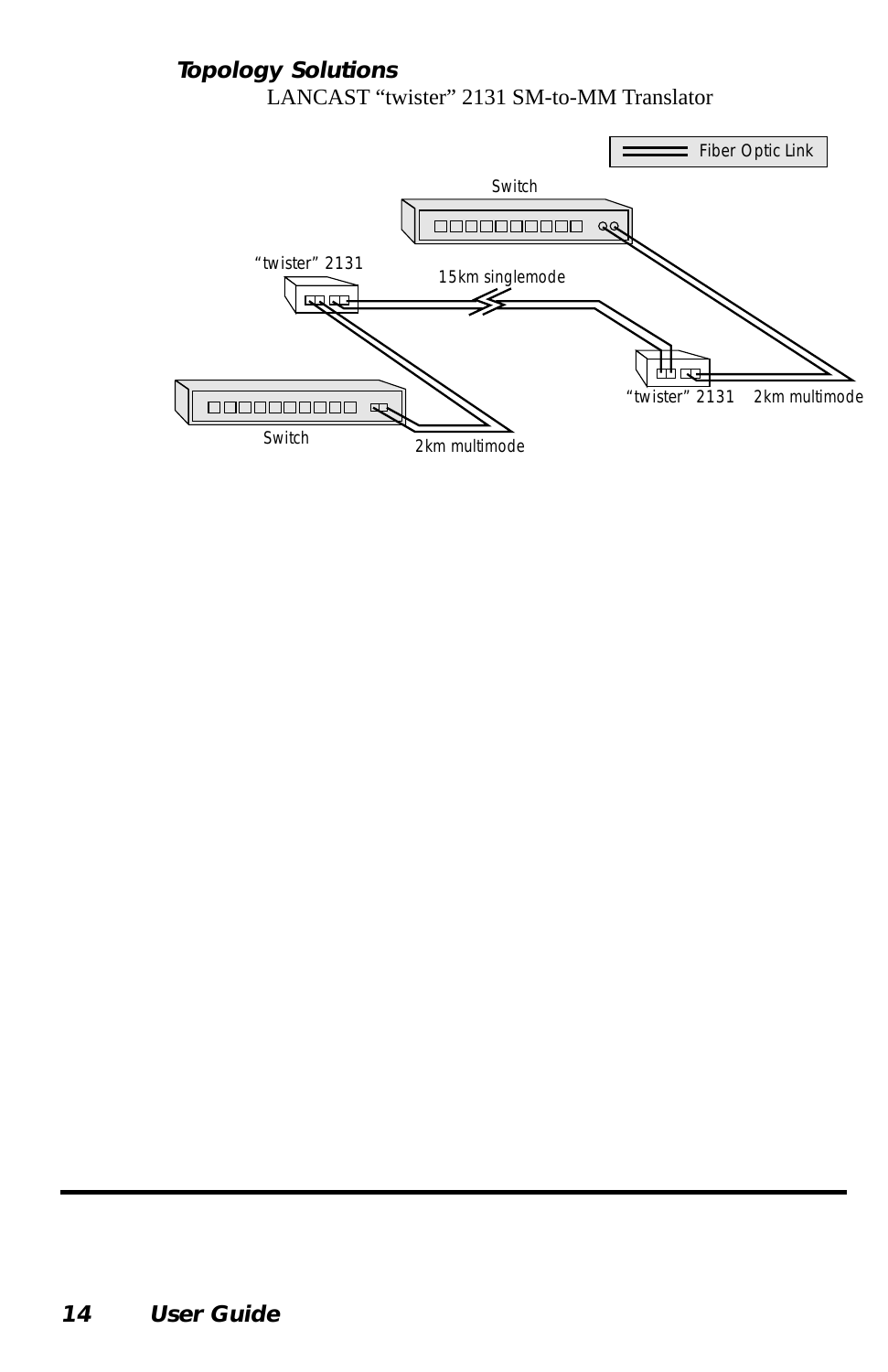| <b>Technical Specifications</b> |         |
|---------------------------------|---------|
| Data Rate                       |         |
| Half-duplex                     | 100Mbps |
| Full-duplex                     | 200Mbps |

#### *Singlemode F/O Interface*

| Connector             | SC.                                    |
|-----------------------|----------------------------------------|
| RX Input Sensitivity  | -35 dBm peak minimum                   |
| <b>Output Power</b>   | $-8$ dBm to $-15$ dBm (9/125 µm)       |
| Supported Link Length | up to 15km full duplex                 |
| Cable Type            | 8.3/125, 8.7/125, 9/125, 10/125 µm F/O |

#### *Multimode F/O Interface*

| Connector                | ST or SC                             |
|--------------------------|--------------------------------------|
| RX Input Sensitivity ___ | -31 dBm peak minimum                 |
| Output Power             | $-14$ dBm to $-23.5$ dBm (50/125 µm) |
|                          | $-14$ dBm to $-20$ dBm (62.5/125 µm) |
| Supported Link Length    | up to 2km full duplex                |
| Cable Type               | 50/125, 62.5/125, 100/140 μm F/O     |

#### *Power*

| Input                | _________ | Jſ.<br>.1Z |
|----------------------|-----------|------------|
| $\Omega$<br>ັ<br>. . |           | (a)        |

#### *Environmental*

| Operating Temperature | $0^{\circ}$ — 55° C               |
|-----------------------|-----------------------------------|
| Storage Temperature   | $-25^{\circ} - 70^{\circ}$ C      |
| Relative Humidity __  | $5\% - 95\%$ non-condensing       |
| Physical Case         | Fully enclosed metal construction |
| Dimensions            | $4.5$ " L x 3.8" W x 1.8" H       |
| Weight                | 3 lbs (including power supply)    |

#### *Regulatory*

| Compliance | IEEE 802.3u 100BASE-FX                     |
|------------|--------------------------------------------|
| Safety     | <b>UL, CSA, EN60950</b>                    |
| Emissions  | FCC Part 15, Class A, EN55022 A, EN50082-1 |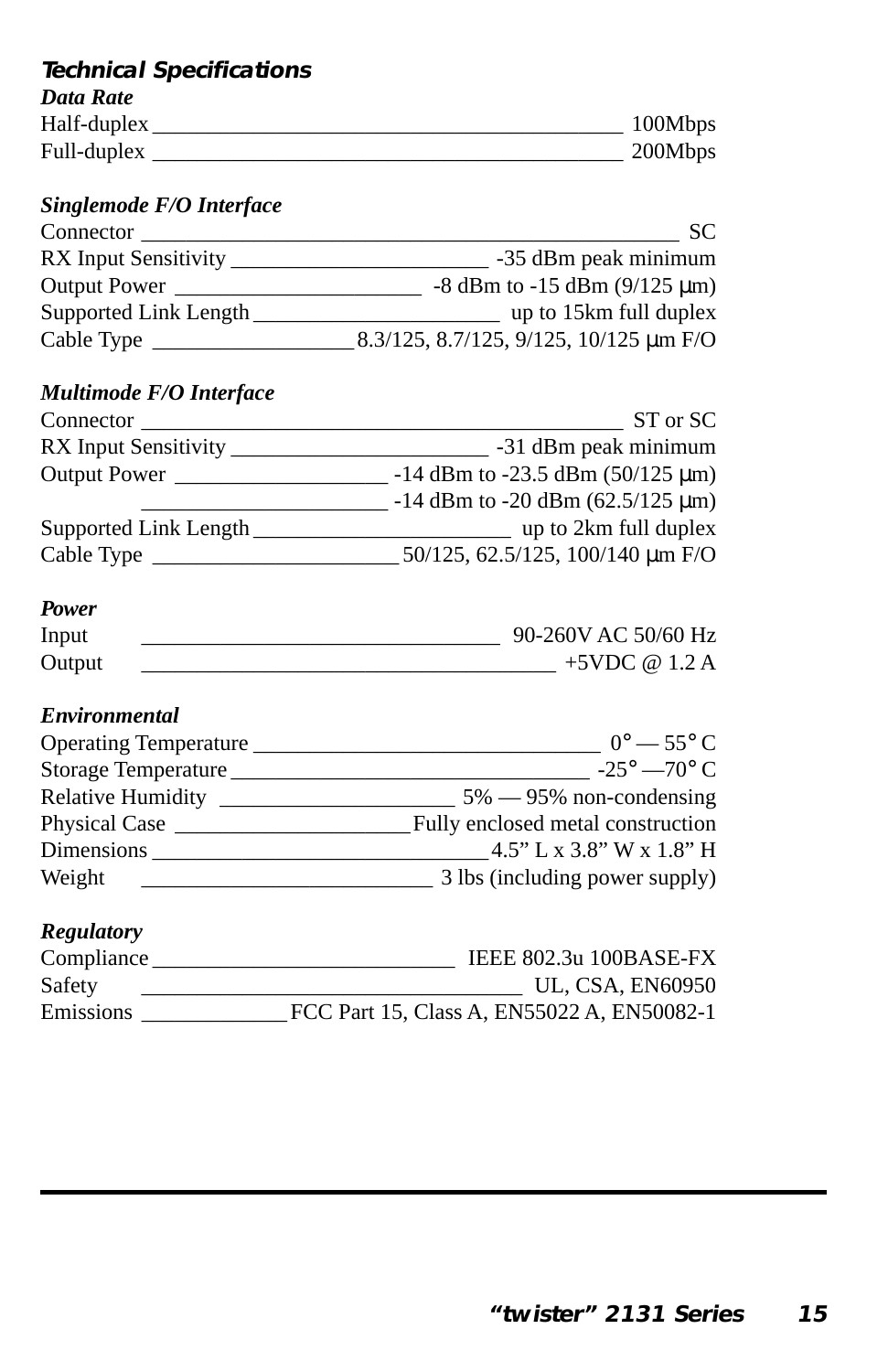*Product Safety, EMC and Compliance Statements* This equipment complies with the following requirements:

- UL
- CSA
- EN60950 (safety)
- FCC Part 15, Class A
- EN55022 Class A (emissions)
- EN50082-1 (immunity)

The following *FCC* and *Industry Canada* compliance information is applicable to North American customers only.

#### **USA FCC Radio Frequency Interference Statement**

This equipment has been tested and found to comply with the limits for a Class A digital device, pursuant to Part 15 of the FCC Rules. These limits are designed to provide reasonable protection against harmful interference when the equipment is operated in a commercial environment. This equipment generates, uses and can radiate radio frequency energy, and if not installed and used in accordance with the instruction manual, may cause harmful interference to radio communications. Operation of this equipment in a residential area is likely to cause harmful interference in which case the user will be required to correct the interference at his own expense.

*Caution: Changes or modifications to this equipment not expressly approved by the party responsible for compliance could void the user's authority to operate the equipment.*

#### **Canadian Radio Frequency Interference Statement**

This Class A digital apparatus meets all requirements of the Canadian Interference-Causing Equipment Regulations.

Cet appareil numerique de la classe A respecte toutes les exigences du Reglement sur le materiel brouilleur du Canada.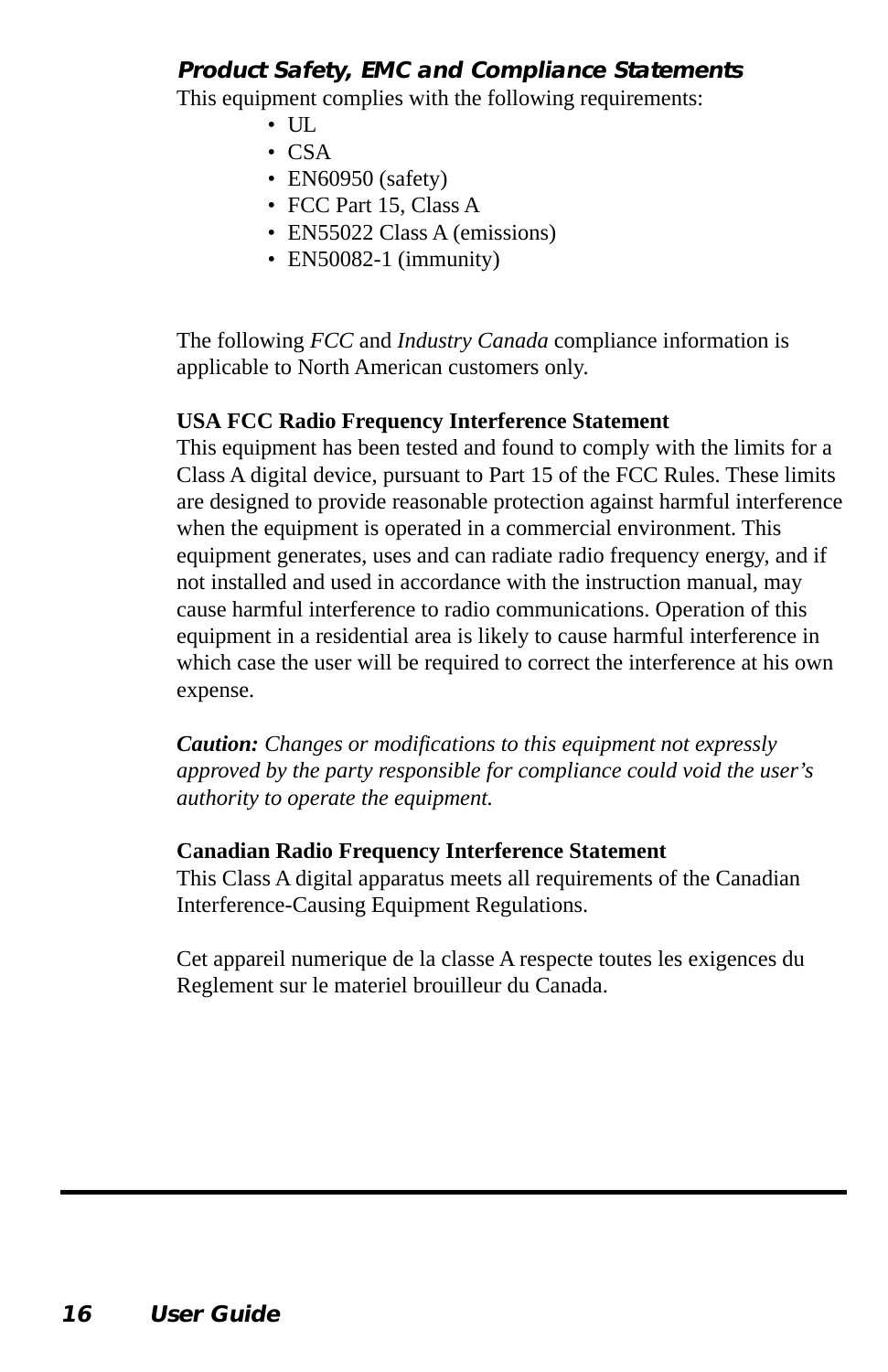#### *Warranty and Servicing*

LANCAST, Inc. warrants the "twister" 2131 Series Media Translators to be in good working order for a period of THREE YEARS from the date of purchase. Should the unit fail anytime during said THREE YEAR period, LANCAST will, at its option, replace or repair the product. This warranty is limited to defects in workmanship and materials and does not cover damage from accident, disaster, misuse, abuse or unauthorized modifications. Under no circumstances will LANCAST be liable for any damages incurred by the use of this product including, but not limited to, lost profits, lost savings, and any incidental or consequential damages arising from the use of, or inability to use, this product.

If the product was purchased from an authorized LANCAST dealer, limited warranty service may be obtained by returning the product to the dealer. Return the product in its original shipping container (or equivalent), pre-insured, and with proof of purchase.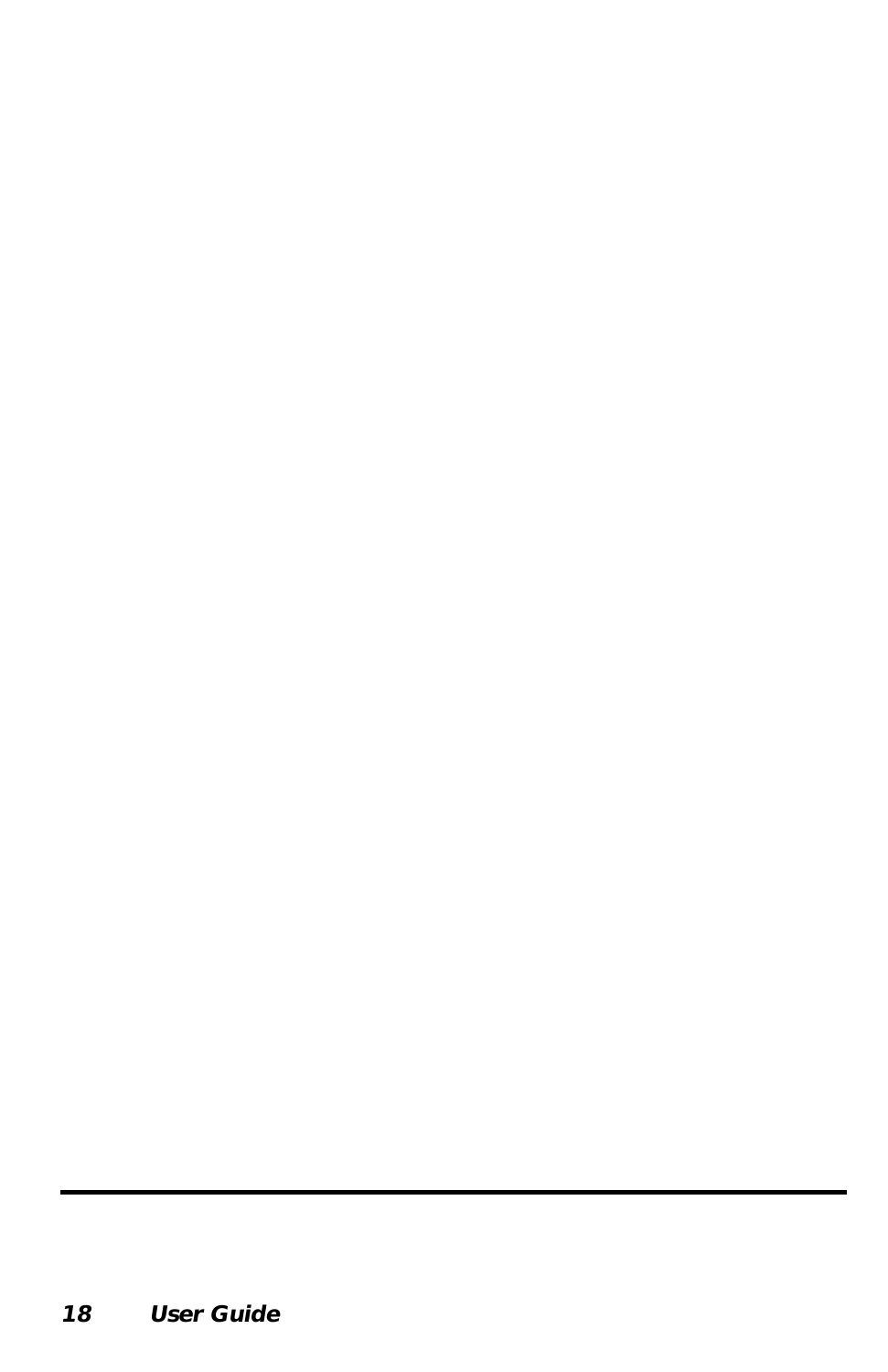*Additional Stand-Alone "twisters" available from LANCAST:*

|        | 100Mbps "redundant twisters":                                            | 2731-11 ________ TX to Redundant TX<br>2731-13 _______ TX to Redundant FX multimode SC<br>2731-14 _______ TX to Redundant FX singlemode SC<br>2731-15 _______ TX to Redundant FX multimode ST                                                                                                       |
|--------|--------------------------------------------------------------------------|-----------------------------------------------------------------------------------------------------------------------------------------------------------------------------------------------------------------------------------------------------------------------------------------------------|
|        | "super twisters":                                                        | 6348-01 _______ half-duplex TX to full-duplex FX multimode SC<br>6348-02 ______ half-duplex TX to full-duplex FX multimode ST<br>6348-03 ______ half-duplex TX to full-duplex FX singlemode SC<br>6348-04 ______ half-duplex TX to full-duplex FX singlemode SC<br>(40km extended distance support) |
|        | "twisters":                                                              | 6318-74 _________ TX to FX multimode SC<br>6318-75 _________ TX to FX multimode ST<br>6318-76 ________ TX to FX singlemode SC<br>6318-86 _______ TX to FX singlemode SC<br>(40km extended distance support)                                                                                         |
| 10Mbps | "twisters":<br>4318-45 ________ TP to AUI<br>4318-73 _________ TP to BNC | 4318-13 ________ BNC to F/O multimode ST<br>4318-74 ________ TP to F/O multimode ST<br>4318-76 _______ TP to F/O singlemode ST<br>4318-93 _______ TP to BNC (110V)<br>4318-94 _______ TP to F/O multimode ST (110V)                                                                                 |